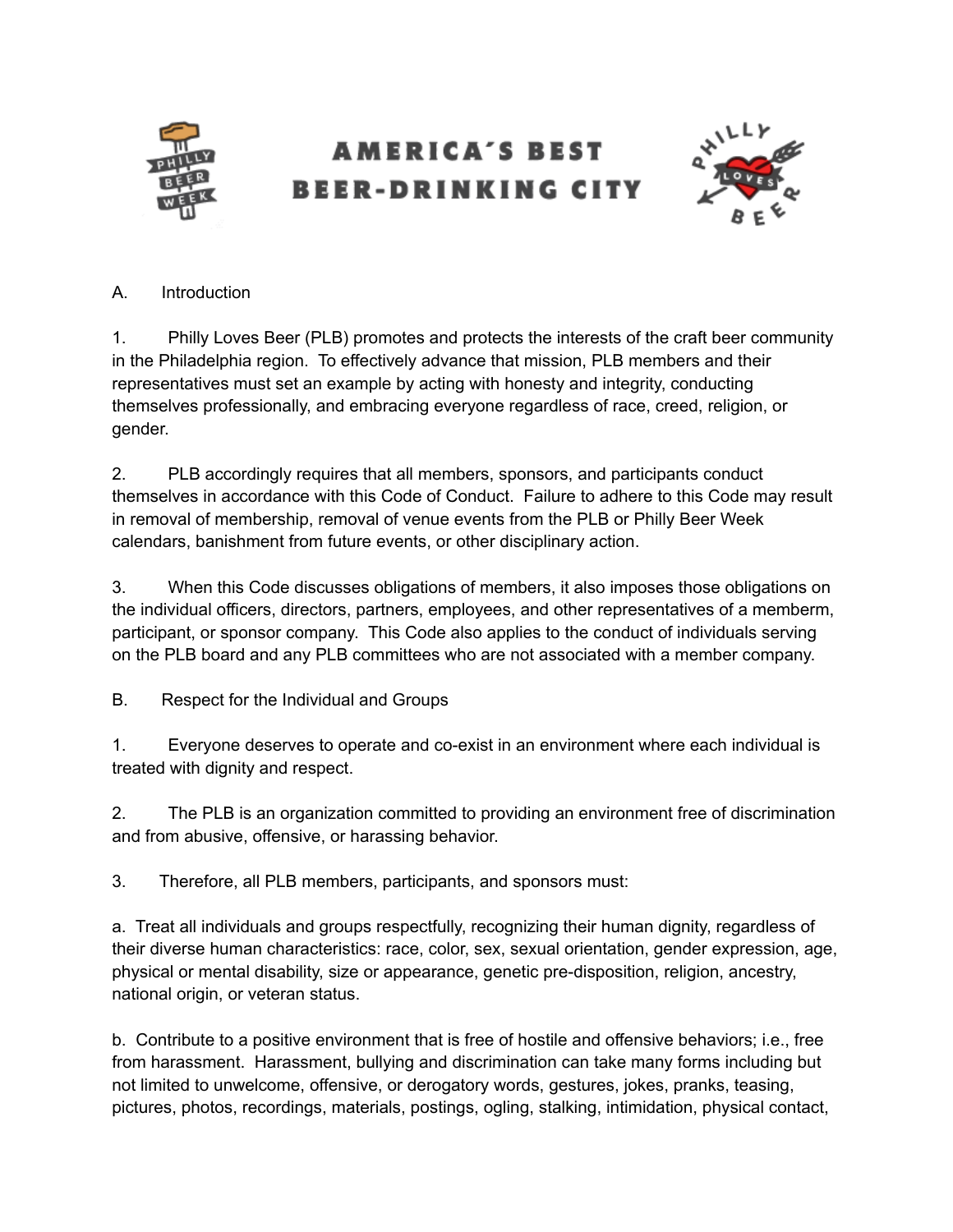advances, propositions, threats, or violence. Harassment is not necessarily sexual in nature although it may be. Harassment may extend to those advocating, encouraging, or participating in any manner in the above behaviors.

c. Take proactive steps to prevent and stop such behavior. It is not sufficient for members, participants, sponsors, and their individual officers, directors, partners, employees, and other representatives to merely refrain from engaging in this type of behavior. Refraining from this behavior while knowingly allowing others to engage in it constitutes implied encouragement or tolerance. Members, participants, sponsors and their individual officers, directors, partners, employees, and other representatives therefore have an affirmative obligation to speak out such behavior wherever and whenever they see it regardless of whether the conduct is by a customer, fellow employee, or superior. PLB also strongly encourages its members, participants, and sponsors to provide harassment training to its employees and representatives, including but not limited to obtaining Safe Bars Certification ([https://www.woar.org/safebars/\)](https://www.woar.org/safebars/). PLB also strongly encourages its members, participants, and sponsors to create established policies and procedures to fairly and swiftly address all claims of harassment. There are several third-party vendors that can assist with creating such policies and procedures including Lighthouse Services (https://www.lighthouse-services.com/features-and-benefits/).

c. Speak out without fear of retaliation when the actions of others violate the rights of any individuals or groups. Members, participants, and sponsors that engage in retaliation against those that speak out against harassment are equally as culpable as those that engage in harassment.

- d. Respect the opinions of others and address conflicts in a positive and constructive manner.
- e. Respect other's privacy in their personal lives.
- f. Treat all individuals and groups professionally and respect their personal property.

g. To the extent that participating venues sell tickets to events supported by PLB, they are expected to require that event attendees agree to abide by this Code of Conduct as a condition to purchasing tickets to the event.

C. Responsible Alcohol Consumption

1. As brewers and members of the community of brewing enthusiasts, members and participants may share and enjoy alcohol beverages at PLB events.

2. In consuming alcohol beverages, members and participants must adhere to principles of responsible consumption.

3. Members and participants must protect the image of both the PLB and the brewing industry generally by taking steps to ensure no member, including themselves, will break any